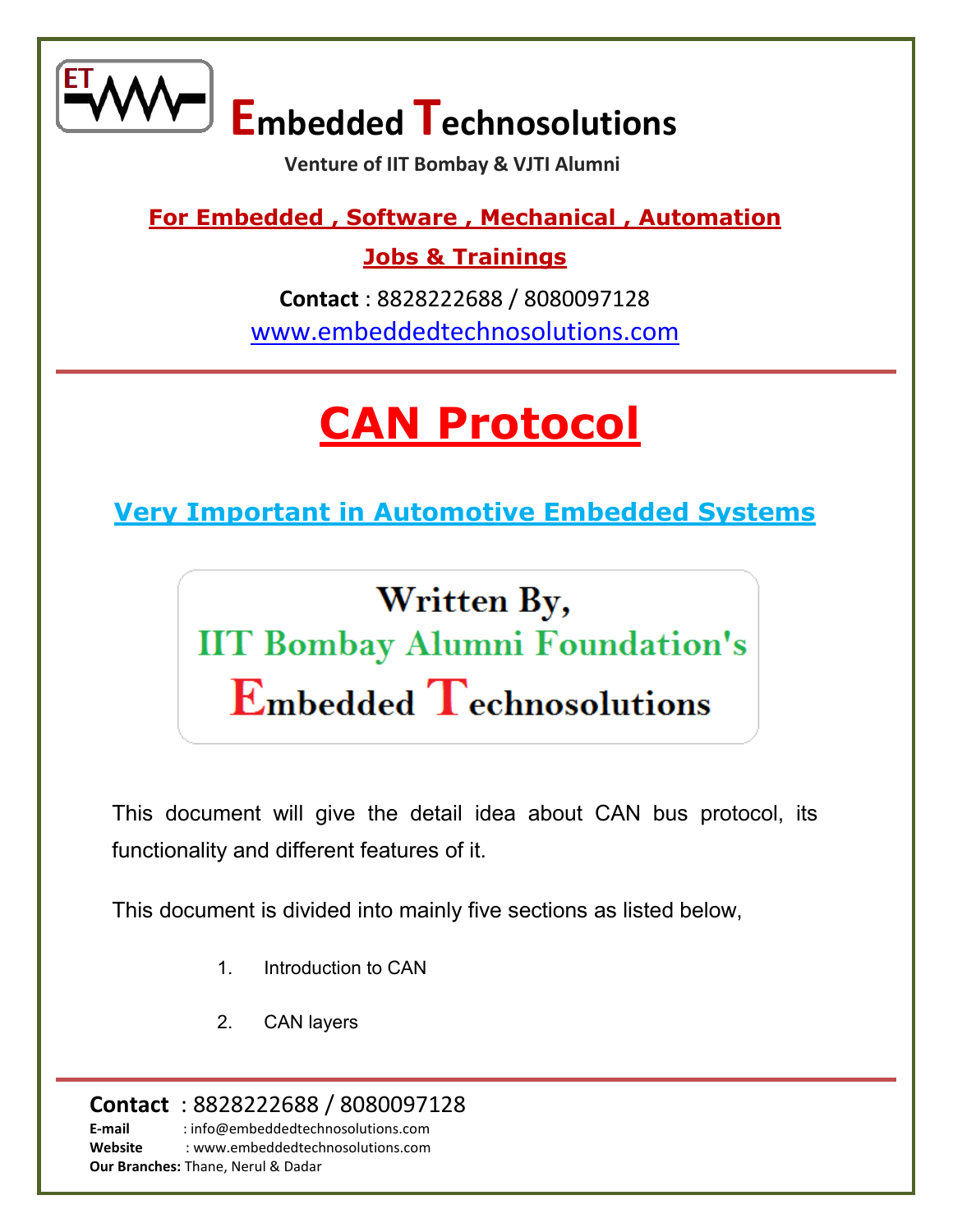

 **Venture of IIT Bombay & VJTI Alumni** 

**For Embedded , Software , Mechanical , Automation** 

**Jobs & Trainings** 

**Contact** : 8828222688 / 8080097128 [www.embeddedtechnosolutions.com](http://www.embeddedtechnosolutions.com/) 

- 3. CAN Properties
- 4. Types of CAN
- 5. CAN messages

#### **[Introduction to CAN](http://www.embeddedtechnosolutions.com/)**

[Controller Area Network](http://www.embeddedtechnosolutions.com/) or [CAN](http://www.embeddedtechnosolutions.com/) **protocol** is a method of communication between various electronic devices like engine management systems, active suspension, ABS, gear control, lighting control, air conditioning, airbags, central locking etc embedded in an automobile. An idea initiated by Robert Bosch GmbH in 1983 to improve the quality of automobiles thereby making them more reliable, safe and fuel efficient. With the developments taking place in the electronics and semiconductor industry the mechanical systems in an automobile were being replaced by more robust electronics system which had an improved performance. New technologies, products and inventions with added or improved functions started to shape a complete new era for

#### **Contact** : 8828222688 / 8080097128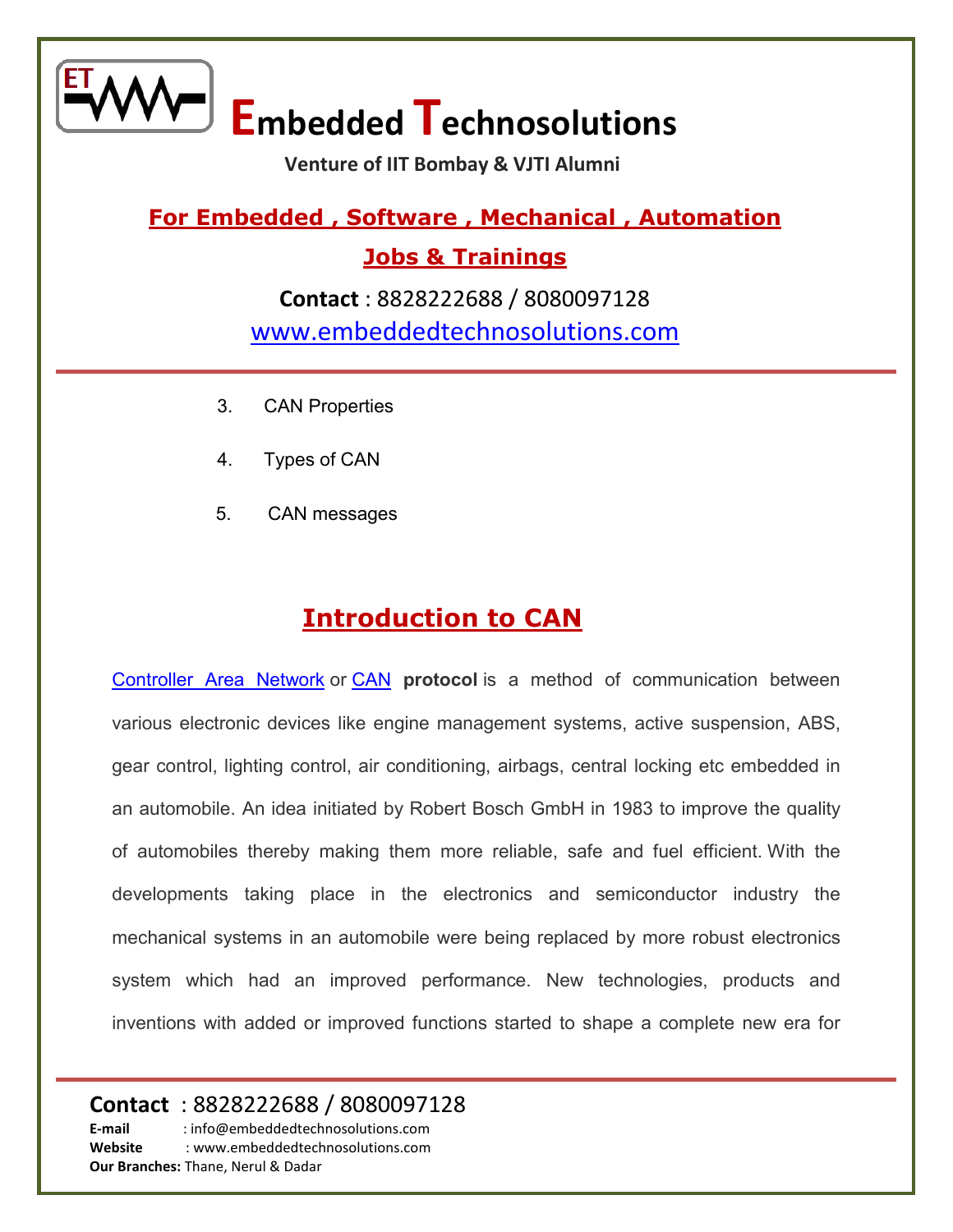

 **Venture of IIT Bombay & VJTI Alumni** 

### **For Embedded , Software , Mechanical , Automation Jobs & Trainings**

**Contact** : 8828222688 / 8080097128 [www.embeddedtechnosolutions.com](http://www.embeddedtechnosolutions.com/) 

the automobile industry which promised more robust vehicles with use of electronics. The increasing number of electronic devices used communication signals with more complex interrelations between them. Thereby making the life difficult for automobile engineers when they designed systems wherein one electronic device needs to communicate with others to operate. Realizing the problem of communication between different electronic modules Robert Bosch came up with this new protocol called [CAN](http://www.embeddedtechnosolutions.com/) which was first released in 1986. CAN provide a mechanism which is incorporated in the hardware and the software by which different electronic modules can communicate with each other using a common cable.

#### **[Need for CAN](http://www.embeddedtechnosolutions.com/)**

A vehicle contains a network of electronic devices to share information/data with each other. For example A spark ignition engine requires a spark to initiate the combustion chamber at the correct time so it communicates with engine control unit that adjusts the exact timing for ignition to provide better power and fuel efficiency.. Another example is of a transmission control unit that changes the ratio of gear automatically with the

#### **Contact** : 8828222688 / 8080097128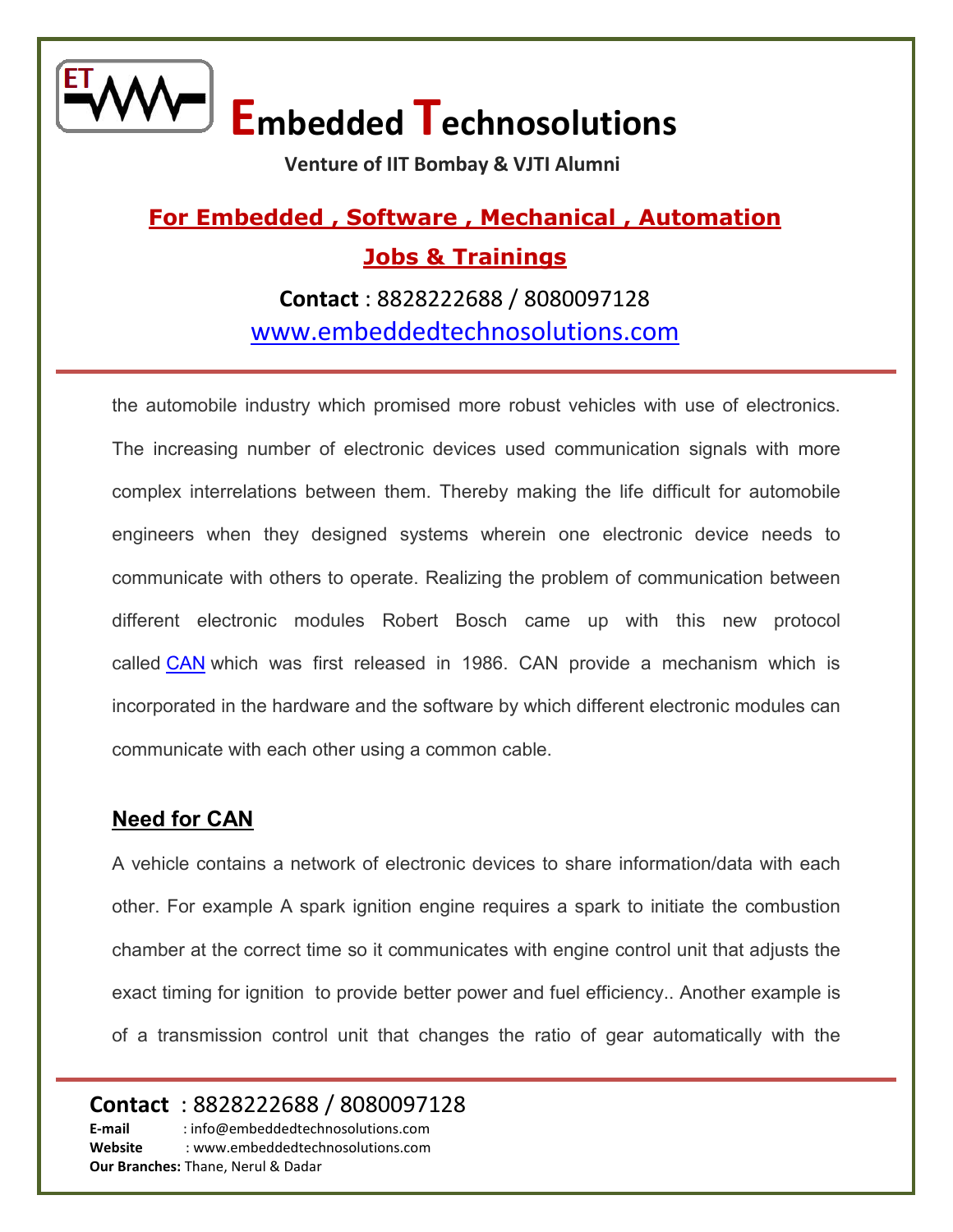

 **Venture of IIT Bombay & VJTI Alumni** 

### **For Embedded , Software , Mechanical , Automation Jobs & Trainings**

**Contact** : 8828222688 / 8080097128 [www.embeddedtechnosolutions.com](http://www.embeddedtechnosolutions.com/) 

changing speed. It uses information from engine control unit and various [sensors](http://www.embeddedtechnosolutions.com/) in the system. Every electronic device has an ECU/MCU (electronic[/microcontroller](http://www.embeddedtechnosolutions.com/) control unit) with its own set of rules to share/transfer information. For two or more devices to interact they should have the necessary hardware and software which allows them to communicate with each other. Before CAN was introduced in the automobiles, each electronic device was connected to other device using the wires (point to point wiring) which worked fine, when the functions in the system were limited. The figure below is the pictorial view of the point to point wiring connection.

One of the major problems for automotive engineers was linking the ECUs of the different devices so that real time information can be exchanged. CAN protocol was designed to address this problem. It laid down the rules through which the various electronic devices can exchange information with each other over a common serial bus. This in turn reduced the wiring connections to a great extend thereby reducing the bulkiness and complexity of the system. The image below shows how the different devices are connected using the [CAN protocol.](http://www.embeddedtechnosolutions.com/)

#### **Contact** : 8828222688 / 8080097128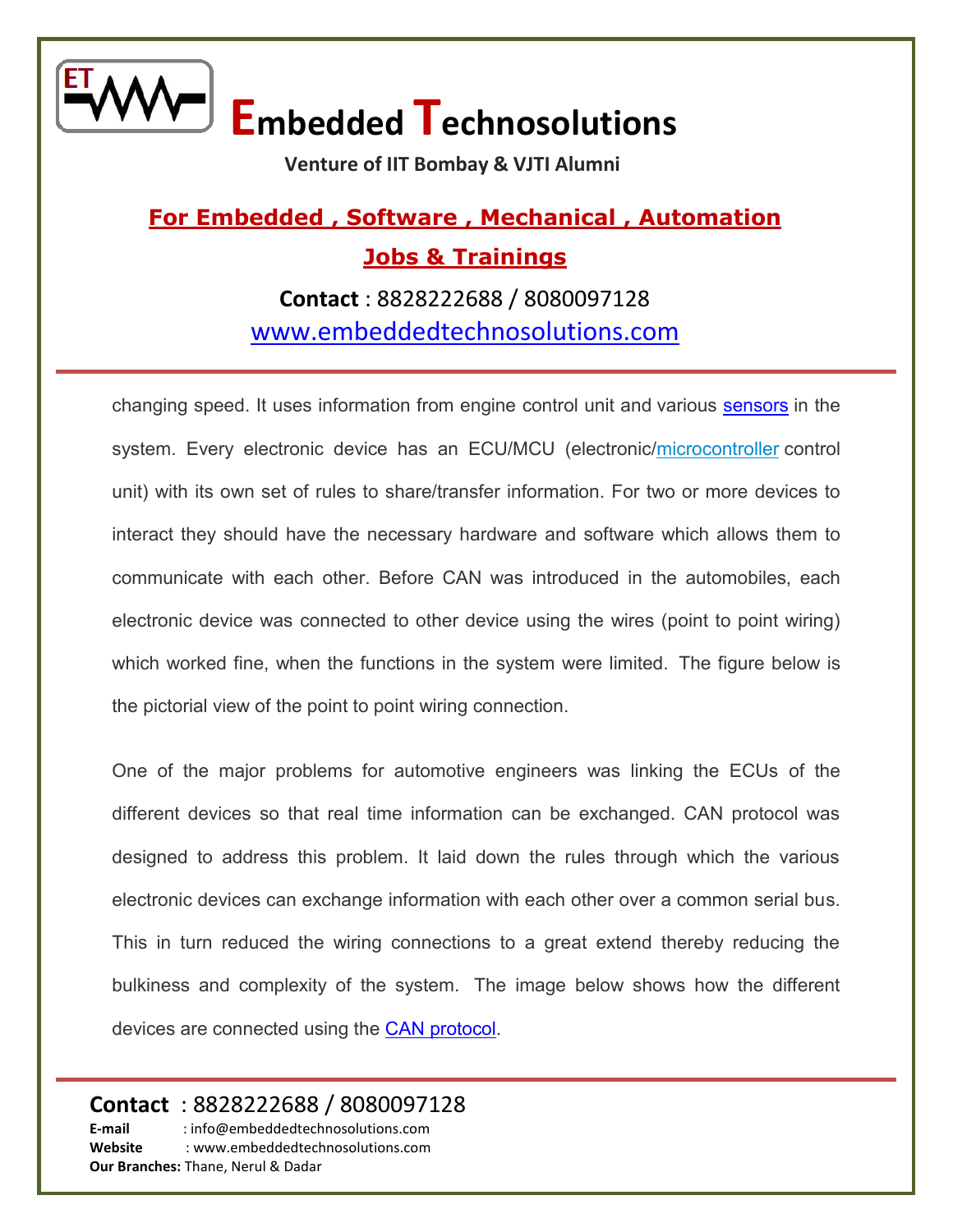**Venture of IIT Bombay & VJTI Alumni** 

#### **For Embedded , Software , Mechanical , Automation**

#### **Jobs & Trainings**

**Contact** : 8828222688 / 8080097128 [www.embeddedtechnosolutions.com](http://www.embeddedtechnosolutions.com/) 



Also the standard technology of time, asynchronous transmitter/receiver did not support multi domain communications. Domain is a group of electronic devices that have almost similar requirements to work in the system. For example CD/DVD PLAYER, GPS system, monitors and displays etc. form a single domain. Similarly air conditioning and climate control, dashboards, wipers, lights doors etc. form another domain. Hence the electronic devices implanted in a vehicle can be classified under different domain. [CAN](http://www.embeddedtechnosolutions.com/) facilitates multi-domain communication for the engineers.

#### **Contact** : 8828222688 / 8080097128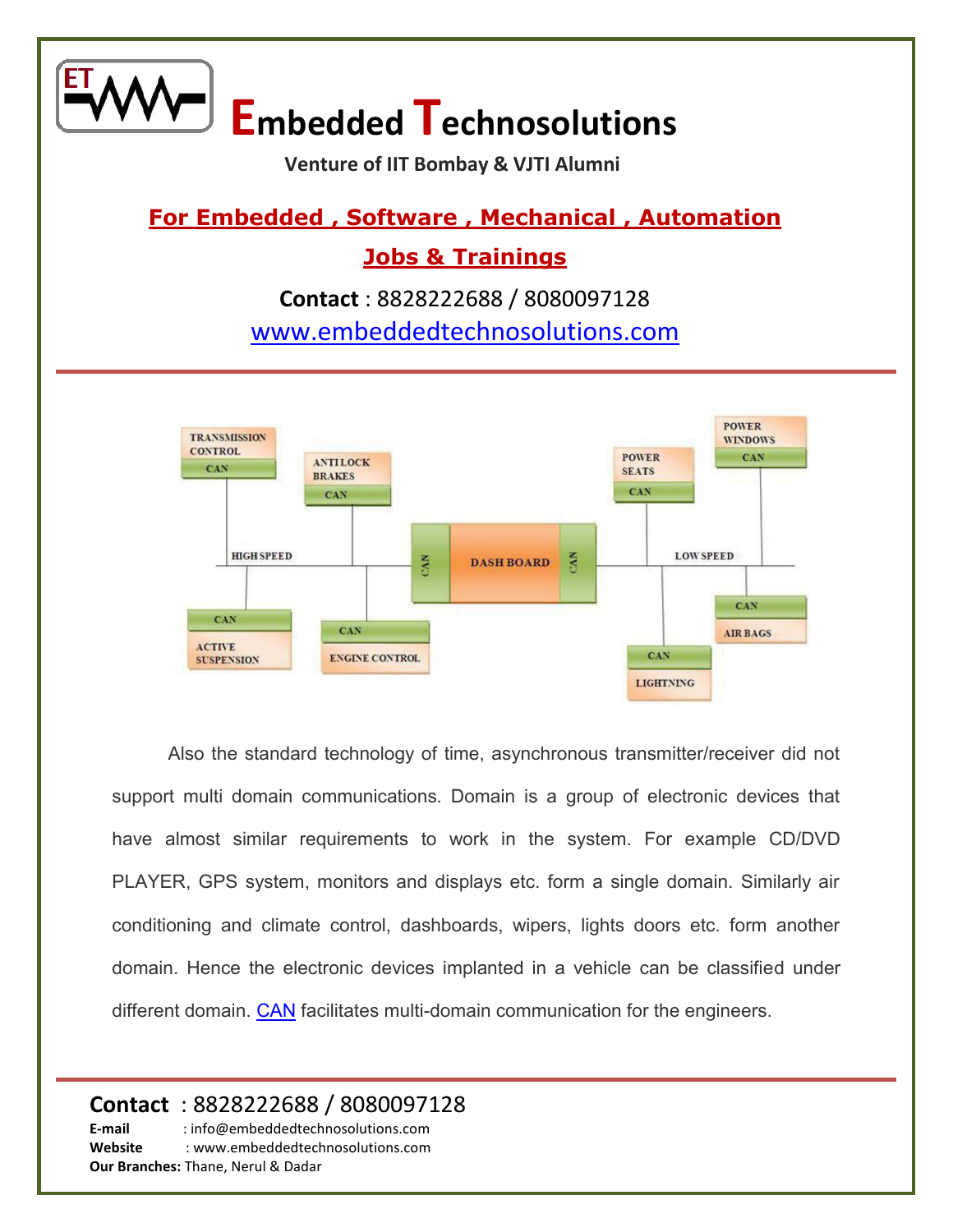

 **Venture of IIT Bombay & VJTI Alumni** 

#### **For Embedded , Software , Mechanical , Automation**

#### **Jobs & Trainings**

**Contact** : 8828222688 / 8080097128 [www.embeddedtechnosolutions.com](http://www.embeddedtechnosolutions.com/) 

#### **[Layers of CAN](http://www.embeddedtechnosolutions.com/)**

The CAN functionality is divided into two layers,

- 1) Data link layer.
- 2) Physical layer.



#### **Contact** : 8828222688 / 8080097128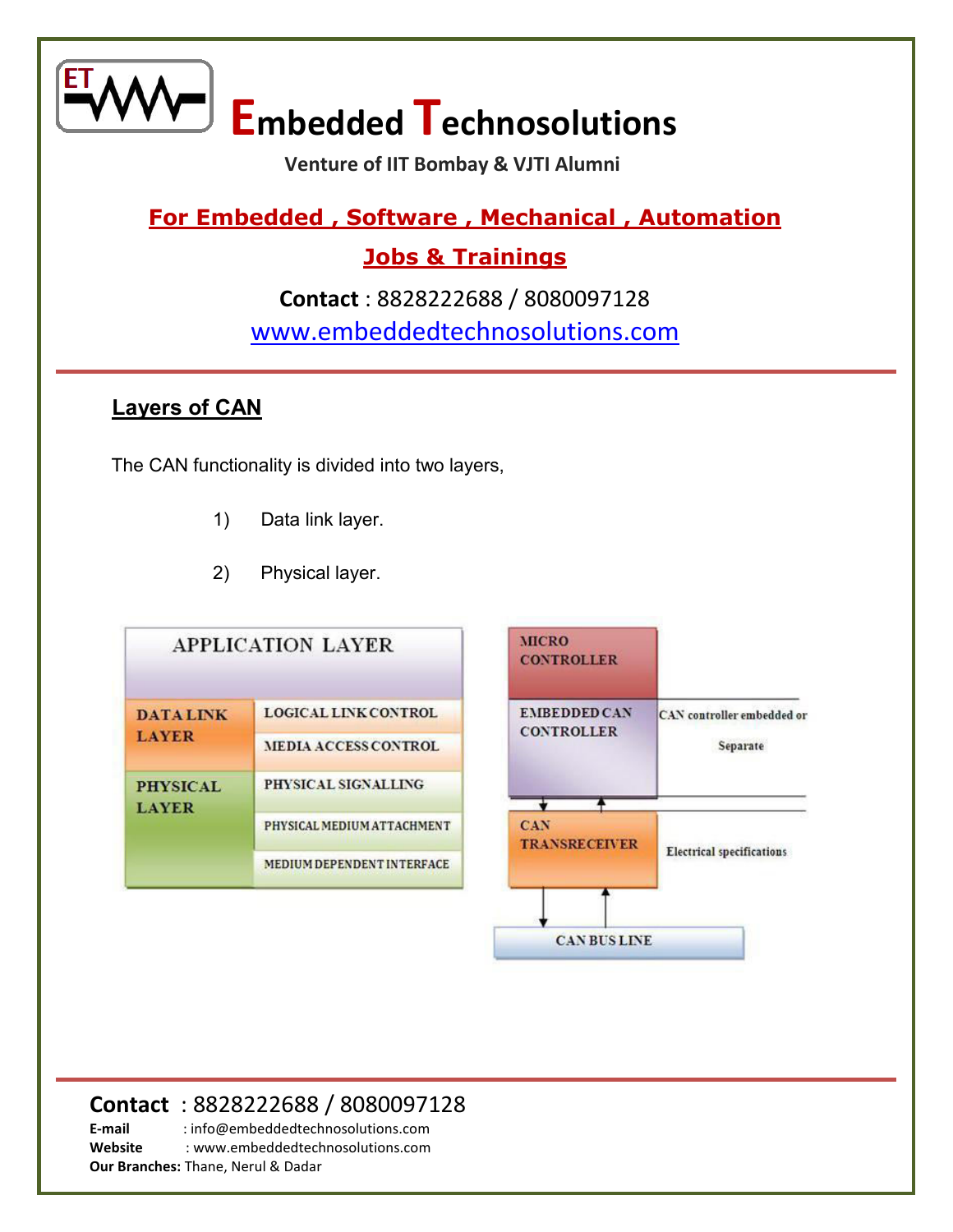

 **Venture of IIT Bombay & VJTI Alumni** 

### **For Embedded , Software , Mechanical , Automation**

#### **Jobs & Trainings**

**Contact** : 8828222688 / 8080097128 [www.embeddedtechnosolutions.com](http://www.embeddedtechnosolutions.com/) 

#### **Data link layer**

Data link layer is subdivided into two layers

 1) Logical link layer - Accept the messages by filtering process, overload notification and recovery management tasks will be taken care by this layer.

 2) MAC (medium access control) layer - This layer will do the data encapsulation; frame coding, media access management, error detection and signaling and acknowledgment tasks.

#### **Physical layer**

This layer deals with the bit encoding and de coding, bit timing, synchronization Processes

#### **Contact** : 8828222688 / 8080097128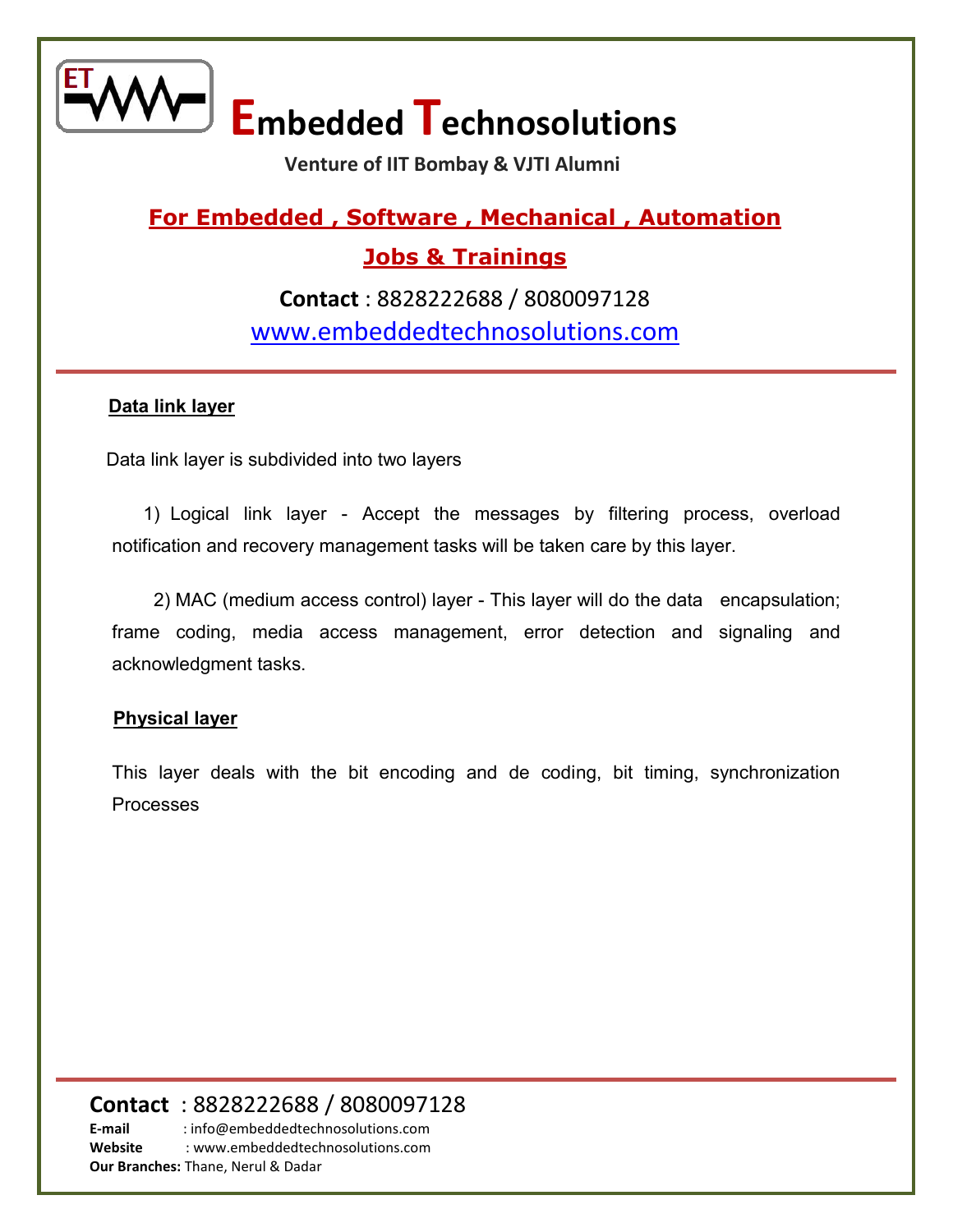

 **Venture of IIT Bombay & VJTI Alumni** 

**For Embedded , Software , Mechanical , Automation** 

**Jobs & Trainings** 

**Contact** : 8828222688 / 8080097128 [www.embeddedtechnosolutions.com](http://www.embeddedtechnosolutions.com/) 

#### **[CAN properties](http://www.embeddedtechnosolutions.com/)**

- o Multicast reception with time synchronization: Simultaneously multiple nodes can receive the frame.
- o Multimaster : When the bus is free any unit may start to transmit a message. The unit with the message of higher priority to be transmitted gains bus access.
- o Prioritization of messages: Depending on the importance of messages the priorities will be given to the different messages.
- $\circ$  Arbitration: Whenever the bus is free, any unit may start to transmit a message. If 2 or more units start transmitting messages simultaneously, which unit gets the bus access that will be depend on bitwise arbitration using the identifier. The mechanism of arbitration guarantees that neither information nor time is lost.
- o System wide data consistency.

**Contact** : 8828222688 / 8080097128 **E-mail** : info@embeddedtechnosolutions.com **Website** : www.embeddedtechnosolutions.com **Our Branches:** Thane, Nerul & Dadar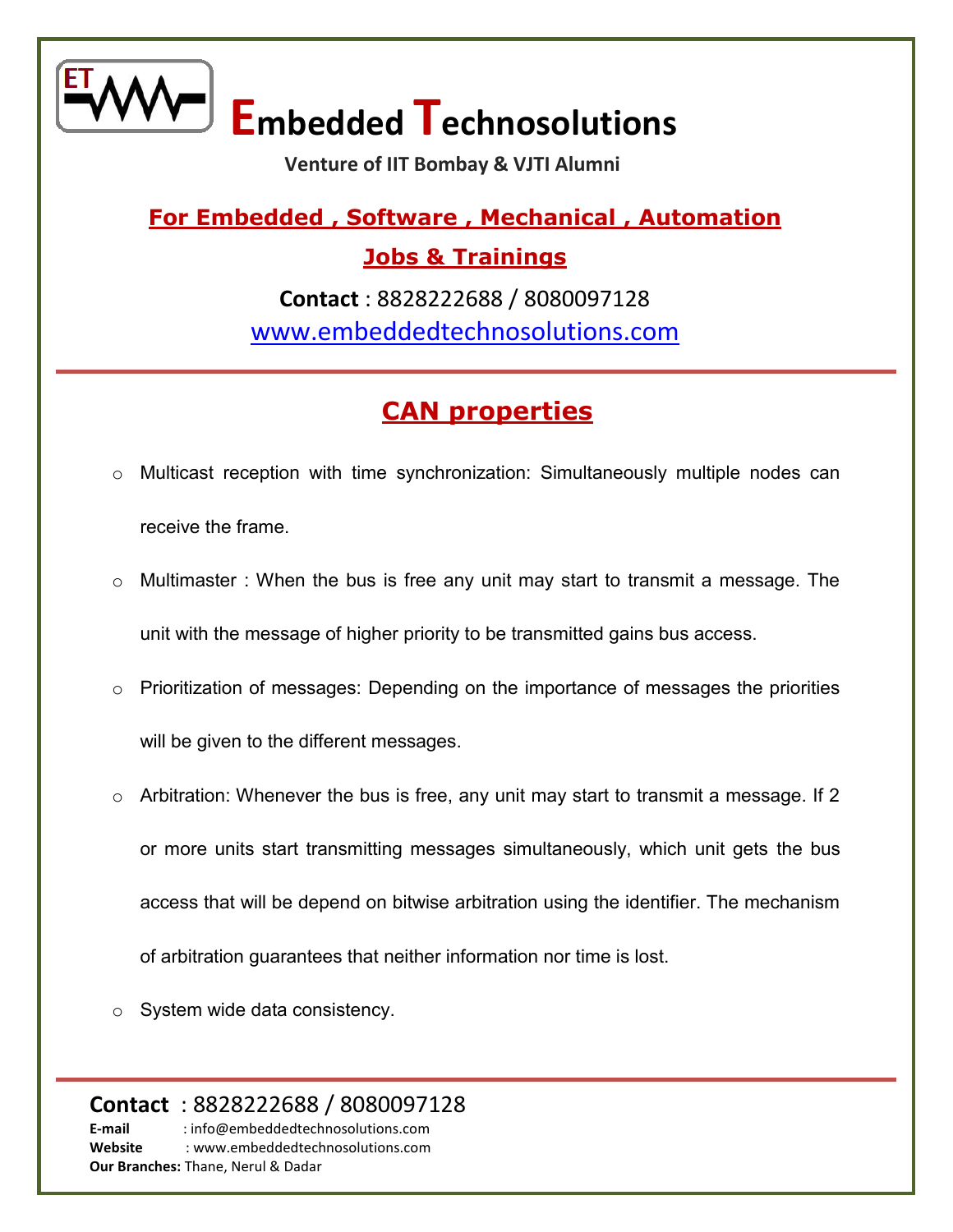

 **Venture of IIT Bombay & VJTI Alumni** 

## **For Embedded , Software , Mechanical , Automation Jobs & Trainings**

**Contact** : 8828222688 / 8080097128 [www.embeddedtechnosolutions.com](http://www.embeddedtechnosolutions.com/) 

- o Message Routing: An identifier names the content of a message. The identifier does not indicate the destination of the message, but describes the meaning of the data, so that all nodes in the network are able to decide by message filtering whether the data is to be acted upon by them or not.
- o Remote Data Request: By sending a remote frame a node requiring data may request another node to send the corresponding data frame. The same identifier names the data frame and the corresponding remote frame.
- o Error detection and signaling.
- o Automatic retransmission of corrupted messages as soon as the bus is idle again.
- $\circ$  There is a distinction between temporary errors and permanent failures of nodes and autonomous switching off of defect nodes.
- o Configuration flexibility: Any number of nodes can be added to or removed from the

system without doing any modification in software or hardware parts.

**Contact** : 8828222688 / 8080097128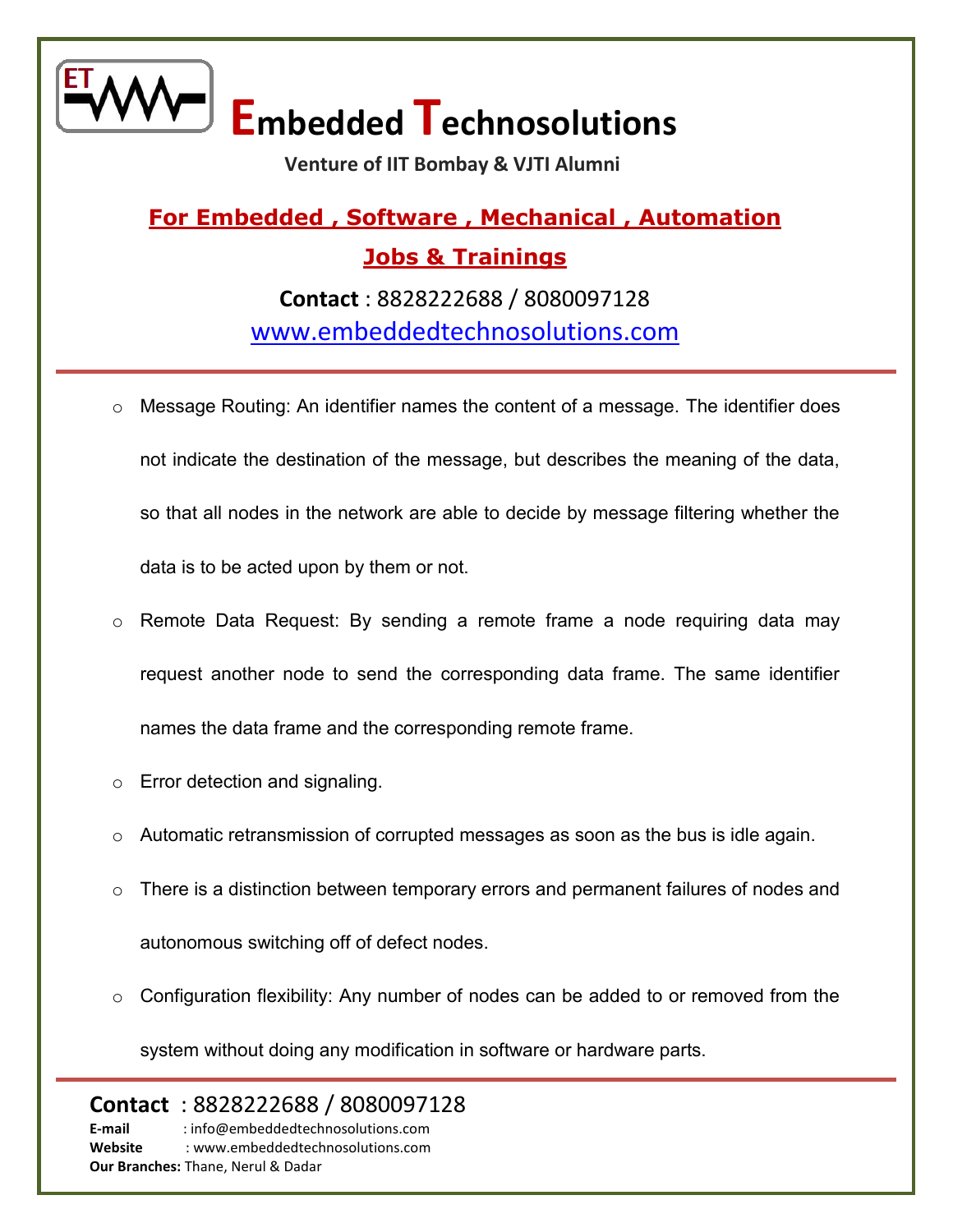

 **Venture of IIT Bombay & VJTI Alumni** 

### **For Embedded , Software , Mechanical , Automation Jobs & Trainings Contact** : 8828222688 / 8080097128

[www.embeddedtechnosolutions.com](http://www.embeddedtechnosolutions.com/) 

- $\circ$  Bit rate: The speed of CAN message transfer may be different in different systems. But for a given system the bitrate is uniform and fixed.
- o Single Channel: The bus consists of a single channel that carries bits. The way in which this channel is implemented is not fixed. E.g. single wire, two differential wires, optical fibres, etc.
- o Bus values: The bus can have one of two complementary logical values: 'dominant'
	- ('0') or 'recessive' ('1'). During simultaneous transmission of 'dominant' and 'recessive' bits, the resulting bus value will be 'dominant'.
- o Acknowledgment: All receivers check the consistency of the message being received and will acknowledge the transmitter by sending dominant bit in acknowledgement field in case of proper message reception
- o Sleep/Wakeup mode: To reduce the power consumption CAN-device may be set into sleep mode without any internal activity and with disconnected bus drivers.

#### **Contact** : 8828222688 / 8080097128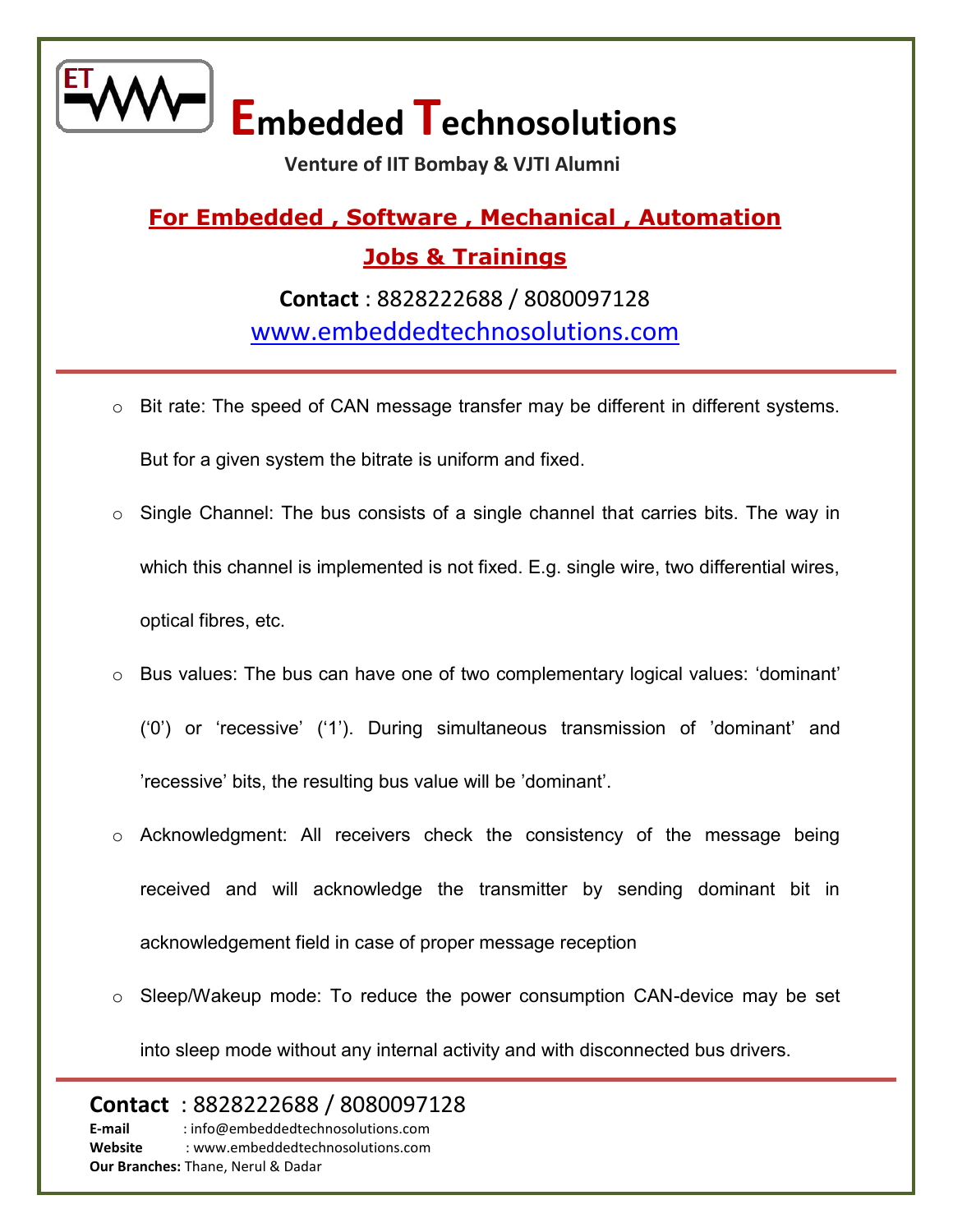

 **Venture of IIT Bombay & VJTI Alumni** 

#### **For Embedded , Software , Mechanical , Automation**

#### **Jobs & Trainings**

**Contact** : 8828222688 / 8080097128 [www.embeddedtechnosolutions.com](http://www.embeddedtechnosolutions.com/) 

o Inter frame spacing data frames and remote frames are separated from preceding

frames by inter frame spacing field.

#### **[Different Types of CAN](http://www.embeddedtechnosolutions.com/)**

There are two types of CAN implementations depending in the size of the identifier field.

1) STANDARD: 11-bit wide identifier field.

2) EXTENDED: 29-bit wide identifier field.

#### **Contact** : 8828222688 / 8080097128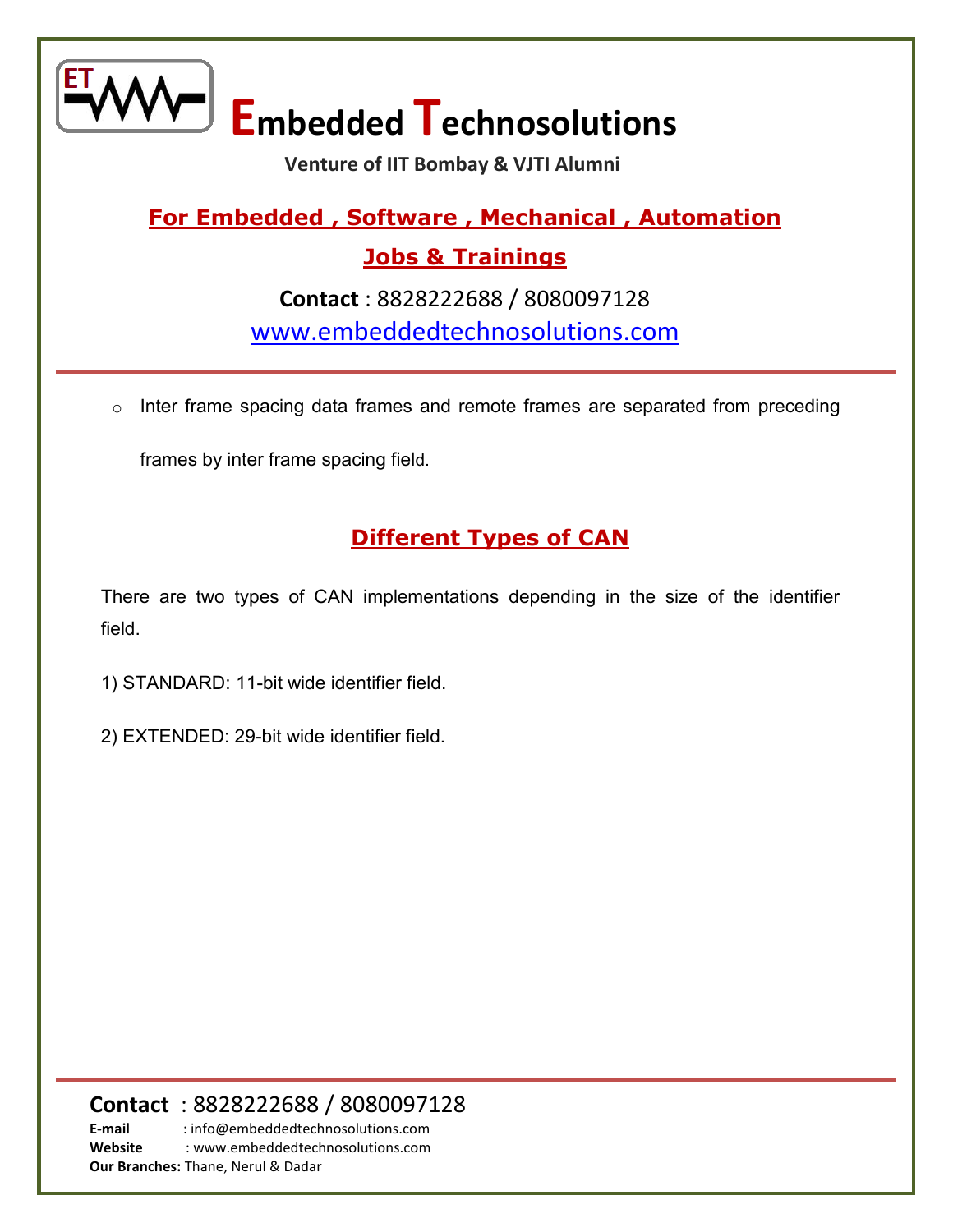

 **Venture of IIT Bombay & VJTI Alumni** 

**For Embedded , Software , Mechanical , Automation Jobs & Trainings** 

> **Contact** : 8828222688 / 8080097128 [www.embeddedtechnosolutions.com](http://www.embeddedtechnosolutions.com/)

#### **[CAN message types](http://www.embeddedtechnosolutions.com/)**

**A Message is packet of data that carries the information to be exchanged between the nodes.** Each message in CAN has a unique identification number. The identification number is specified according to the content of the message and stored in message identifier. This identification number is also unique within the network so when the transmitting node places the data on the network for access to all nodes it checks unique ID number to allow the message to pass through the filter and rest are ignored. This is done to save the time spent on sorting. With message based protocol other nodes can be added without re-programming since the units connected to the bus have no identifying information like node addressing. So there is no change needed in the software and hardware of any of the units connected on the bus.



#### **Contact** : 8828222688 / 8080097128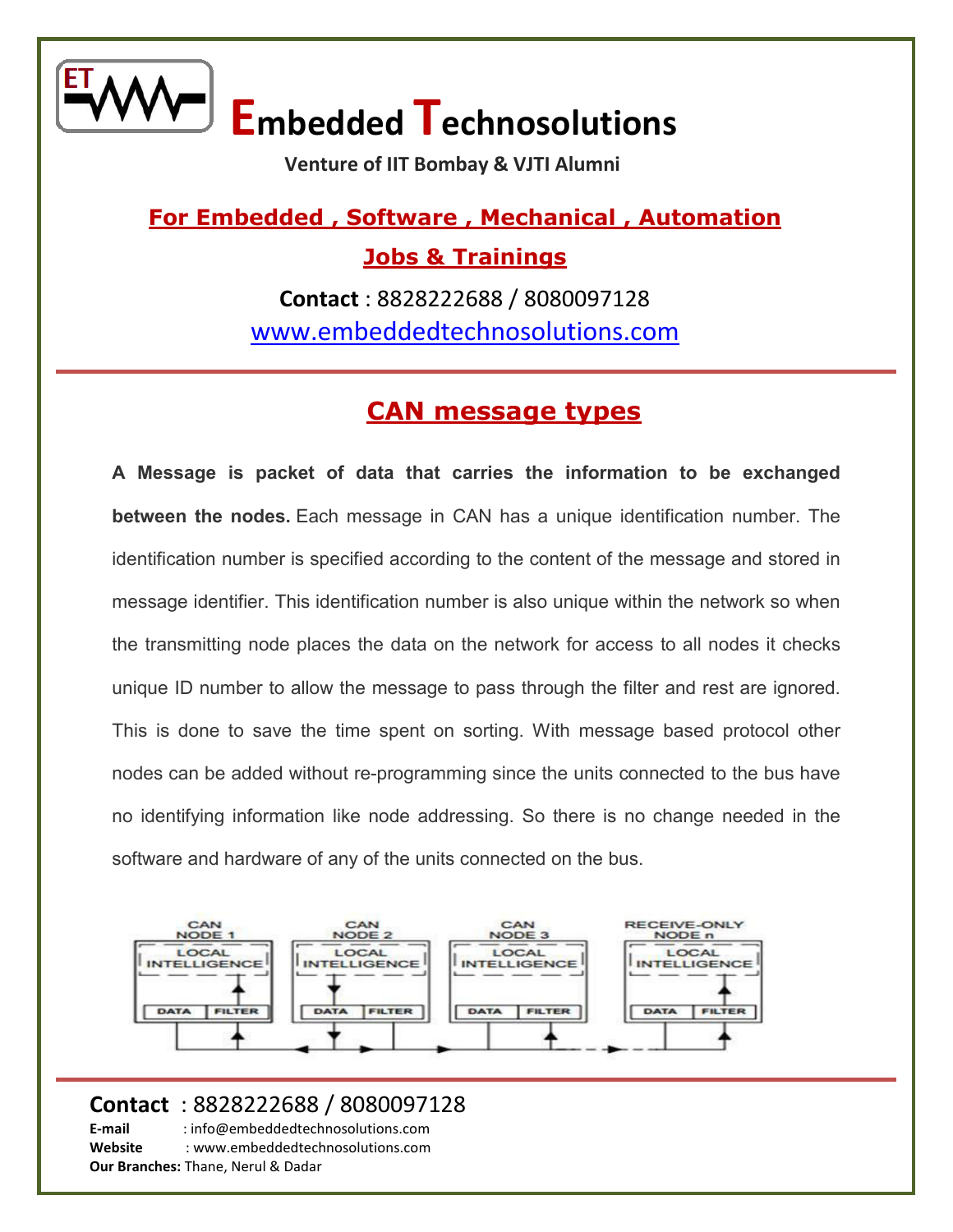

 **Venture of IIT Bombay & VJTI Alumni** 

#### **For Embedded , Software , Mechanical , Automation**

#### **Jobs & Trainings**

**Contact** : 8828222688 / 8080097128 [www.embeddedtechnosolutions.com](http://www.embeddedtechnosolutions.com/) 

#### **1. Data frame**

**Description** - Carries data from a transmitter to the receivers.

**Fields** - Start of Frame, Arbitration Field, Control Field, Data Field, CRC Field, ACK Field, End of Frame.

#### **Format**

| <b>Bits:</b> | 1          | 12/32                              | 6                    | $0 -$<br>64          | 16                  | 2                   | 7          |                                |
|--------------|------------|------------------------------------|----------------------|----------------------|---------------------|---------------------|------------|--------------------------------|
|              | <b>SOF</b> | <b>Arbitration</b><br><b>Field</b> | <b>Control field</b> | <b>Data</b><br>field | <b>CRC</b><br>field | <b>ACK</b><br>field | <b>EOF</b> | <b>Inter</b><br>frame<br>space |

**SOF :** Start of frame bit. It is the indication of start of frame when a dominant bit is detected after the bus idle condition.

#### **Contact** : 8828222688 / 8080097128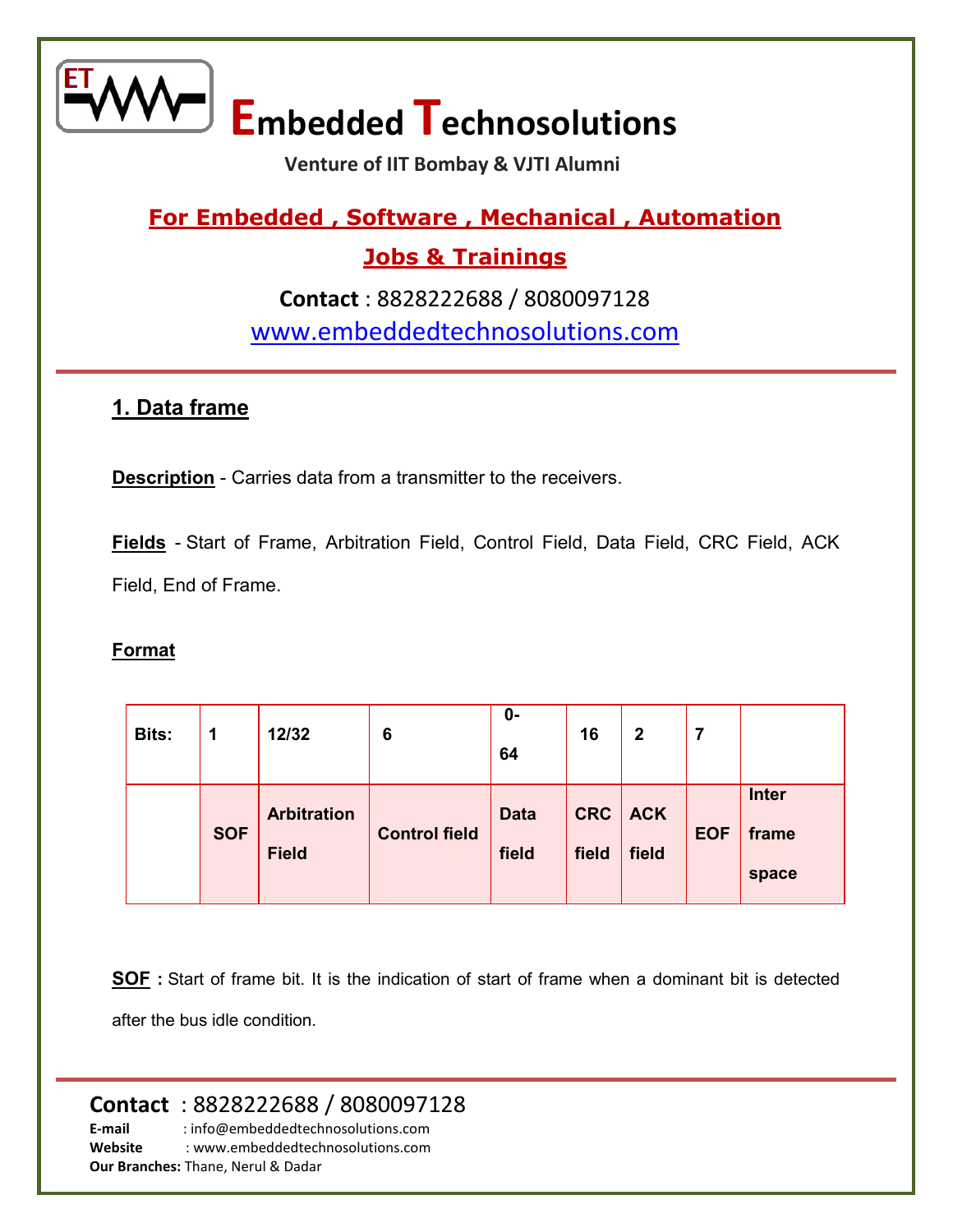

**Website** : www.embeddedtechnosolutions.com

**Our Branches:** Thane, Nerul & Dadar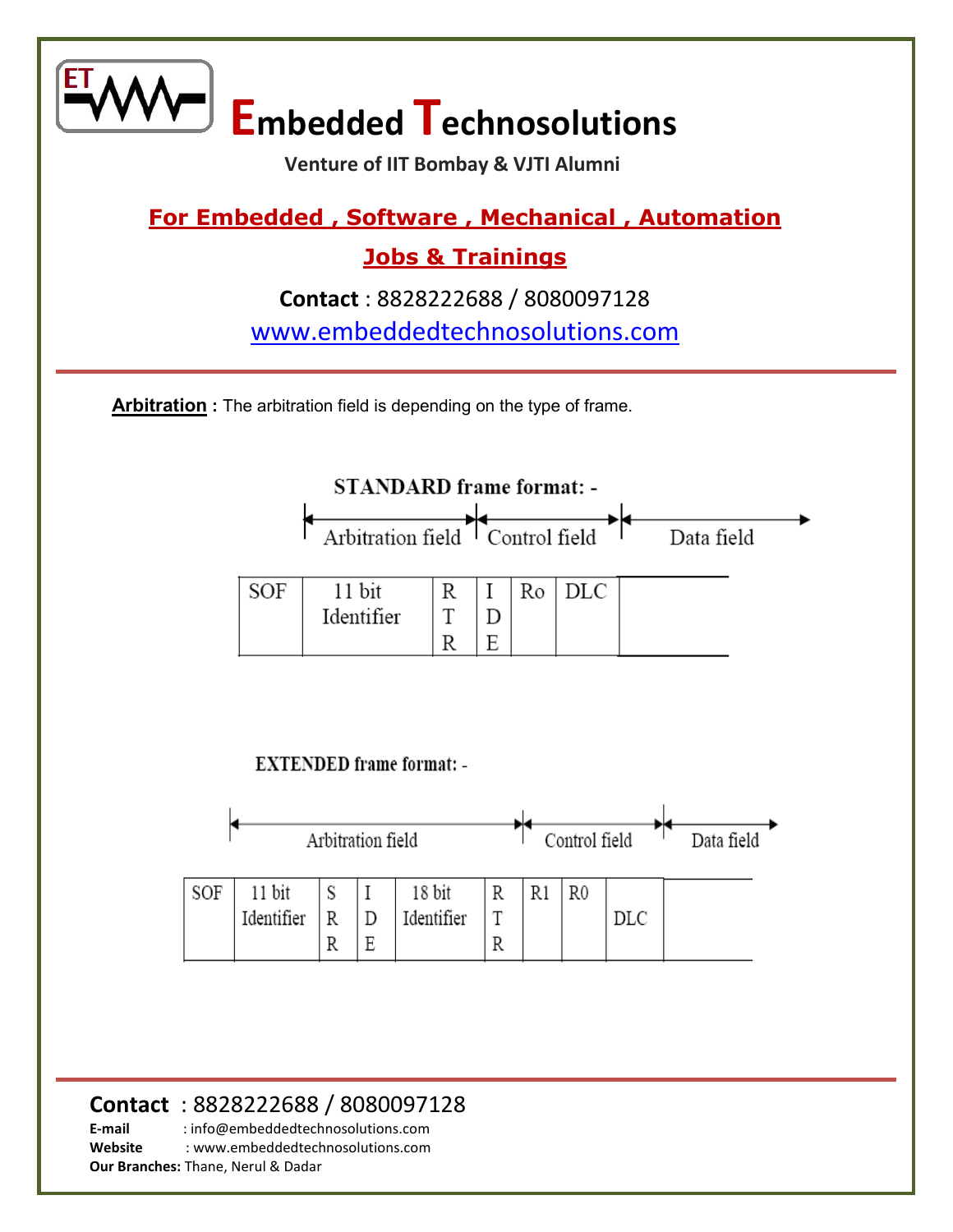

 **Venture of IIT Bombay & VJTI Alumni** 

**For Embedded , Software , Mechanical , Automation Jobs & Trainings** 

**Contact** : 8828222688 / 8080097128 [www.embeddedtechnosolutions.com](http://www.embeddedtechnosolutions.com/) 

Arbitration field contains

- **Identifier field:** contains information's about message. In case of standard frame the length of this field is 11 bits and in case of extended 18 more bits are added to it .So in case of extended frame total size of identifier field it is 29 bits.
- **SRR:** one bit wide. Used in case of extended frame. SRR bit will be recessive and in case standard frame this bit replaces the RTR bit. .
- **RTR:** one bit wide. Indicates that incoming frame is a data frame or a remote frame depending on the value of this bit. If it's a dominant bit implies incoming bit stream is of data frame else if recessive then remote frame.
- **IDE:** one bit wide. Indicates that the incoming frame is of standard format if dominant bit is received in this field or else extended one (if recessive).

**Contact** : 8828222688 / 8080097128 **E-mail** : info@embeddedtechnosolutions.com **Website** : www.embeddedtechnosolutions.com **Our Branches:** Thane, Nerul & Dadar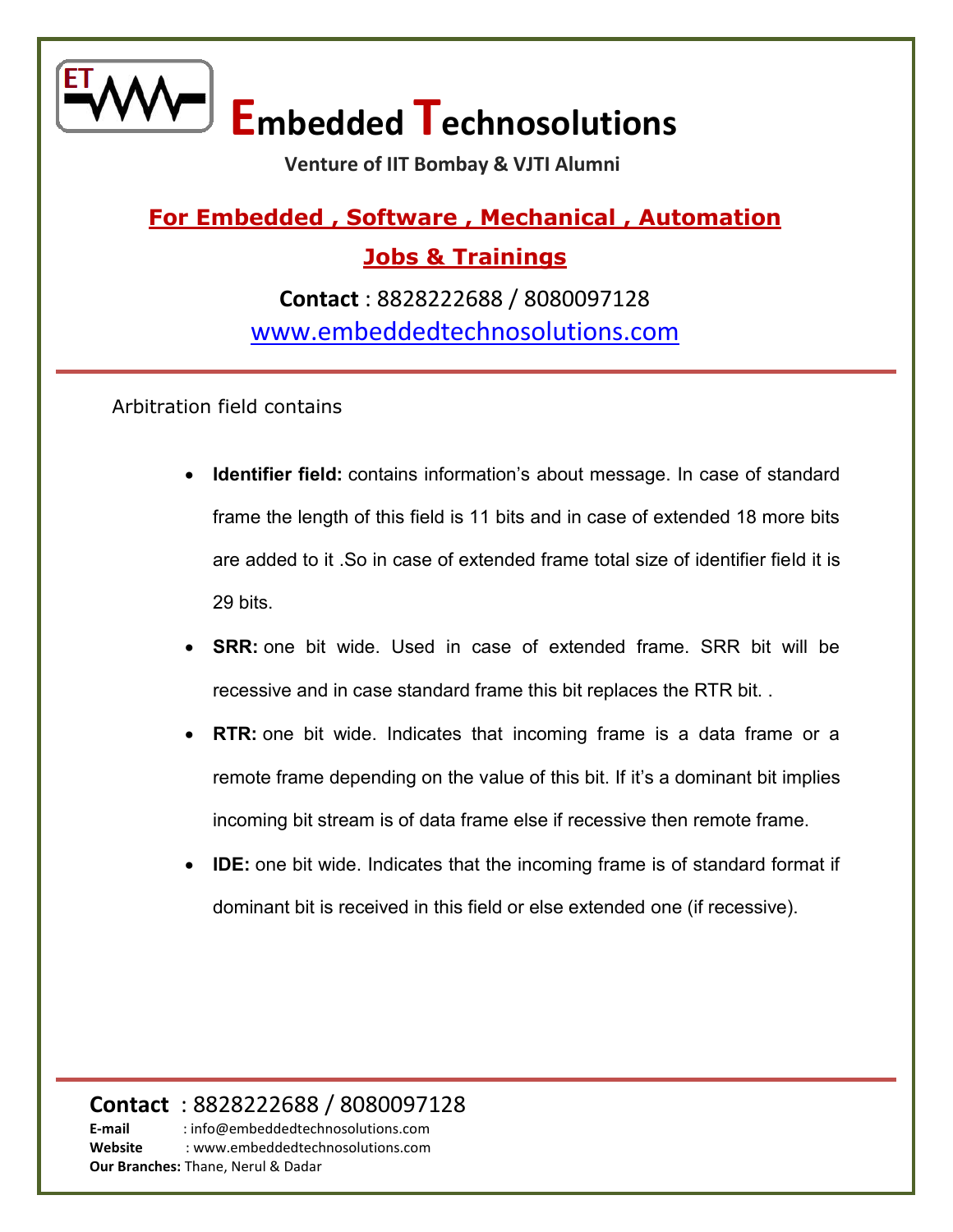

 **Venture of IIT Bombay & VJTI Alumni** 

#### **For Embedded , Software , Mechanical , Automation Jobs & Trainings**

**Contact** : 8828222688 / 8080097128 [www.embeddedtechnosolutions.com](http://www.embeddedtechnosolutions.com/) 

**Control field :** six bit wide. Two bits r0 and r1 are reserved. In standard frame r1 is replaced by IDE bit. And remaining 4 bits called as data length control (DLC) describes total length of data field.

**Data field:** contains the actual information within the limit of {0…8} bytes.

**CRC field:** 16 bit wide. Divided into two parts:

CRC sequence: 15 bit length. Calculated over SOF to data field.

CRC delimiter: 1 bit recessive bit.

**ACK field:** 2 bit wide and contain two fields ACK flag and ACK delimiter.

ACK flag: being successful reception of frame the receiver will indicate the

transmitter by putting a dominant bit in this place. Otherwise recessive.

ACK delimiter: A recessive bit.

**Contact** : 8828222688 / 8080097128 **E-mail** : info@embeddedtechnosolutions.com

**Website** : www.embeddedtechnosolutions.com **Our Branches:** Thane, Nerul & Dadar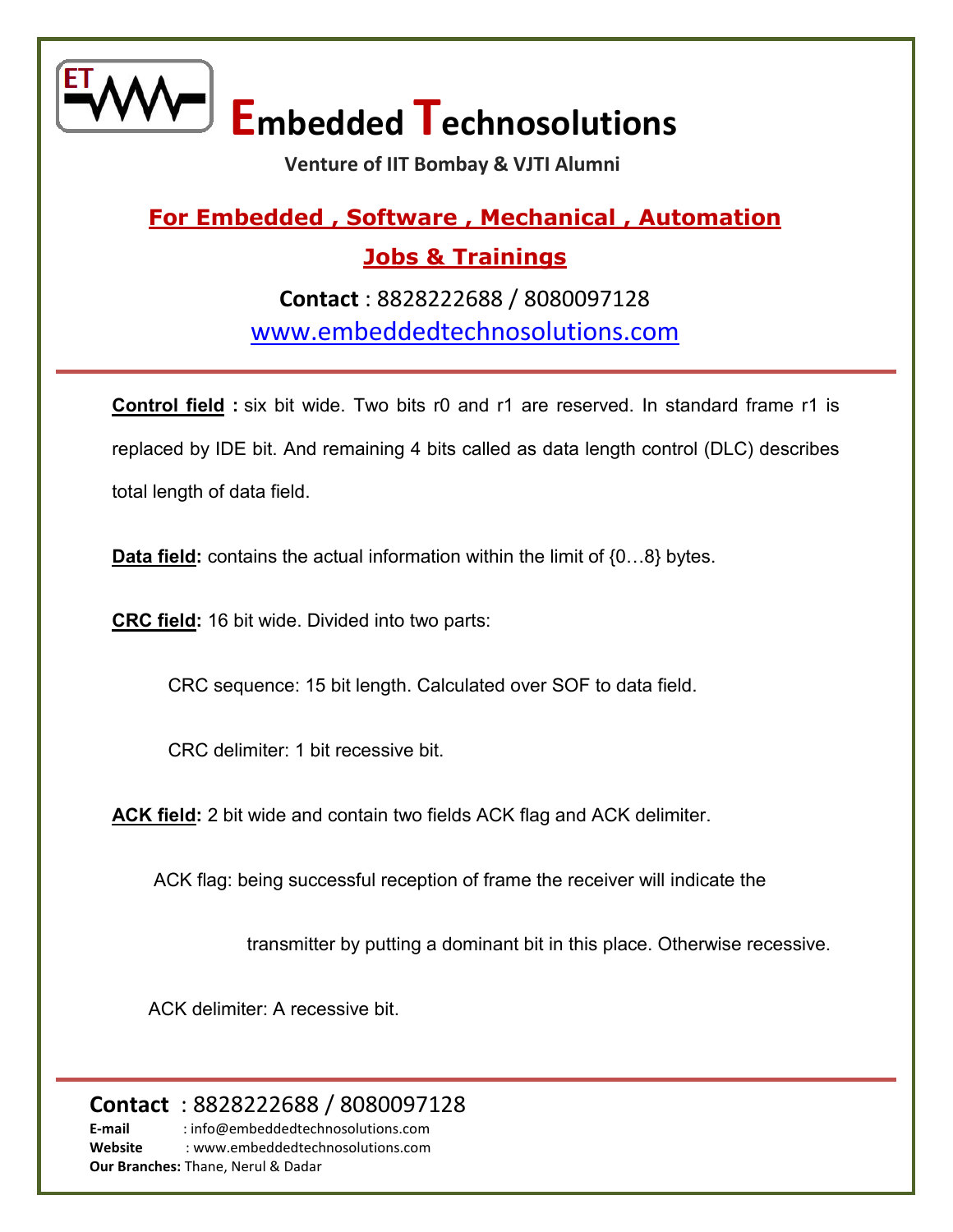

 **Venture of IIT Bombay & VJTI Alumni** 

### **For Embedded , Software , Mechanical , Automation Jobs & Trainings Contact** : 8828222688 / 8080097128 [www.embeddedtechnosolutions.com](http://www.embeddedtechnosolutions.com/)

**END OF FRAME:** 7 bit wide. Consists of 7 recessive bits.

**Inter Frame Space**: 3 bit wide. Two continuous frames are separated by interframe pace.Normal interfame bit values should be recessive. In case of other values the next state will be predicted depending on the bit position. Detailed discussion of this will be done in later part of this tutorial.

#### **2. Remote frame**

**Description** - Transmitted by a bus unit to request the transmission of the data frame with the same identifier.

**Fields** - Start of Frame, Arbitration Field, Control Field, CRC Field, ACK Field, End of Frame.

**Contact** : 8828222688 / 8080097128 **E-mail** : info@embeddedtechnosolutions.com **Website** : www.embeddedtechnosolutions.com **Our Branches:** Thane, Nerul & Dadar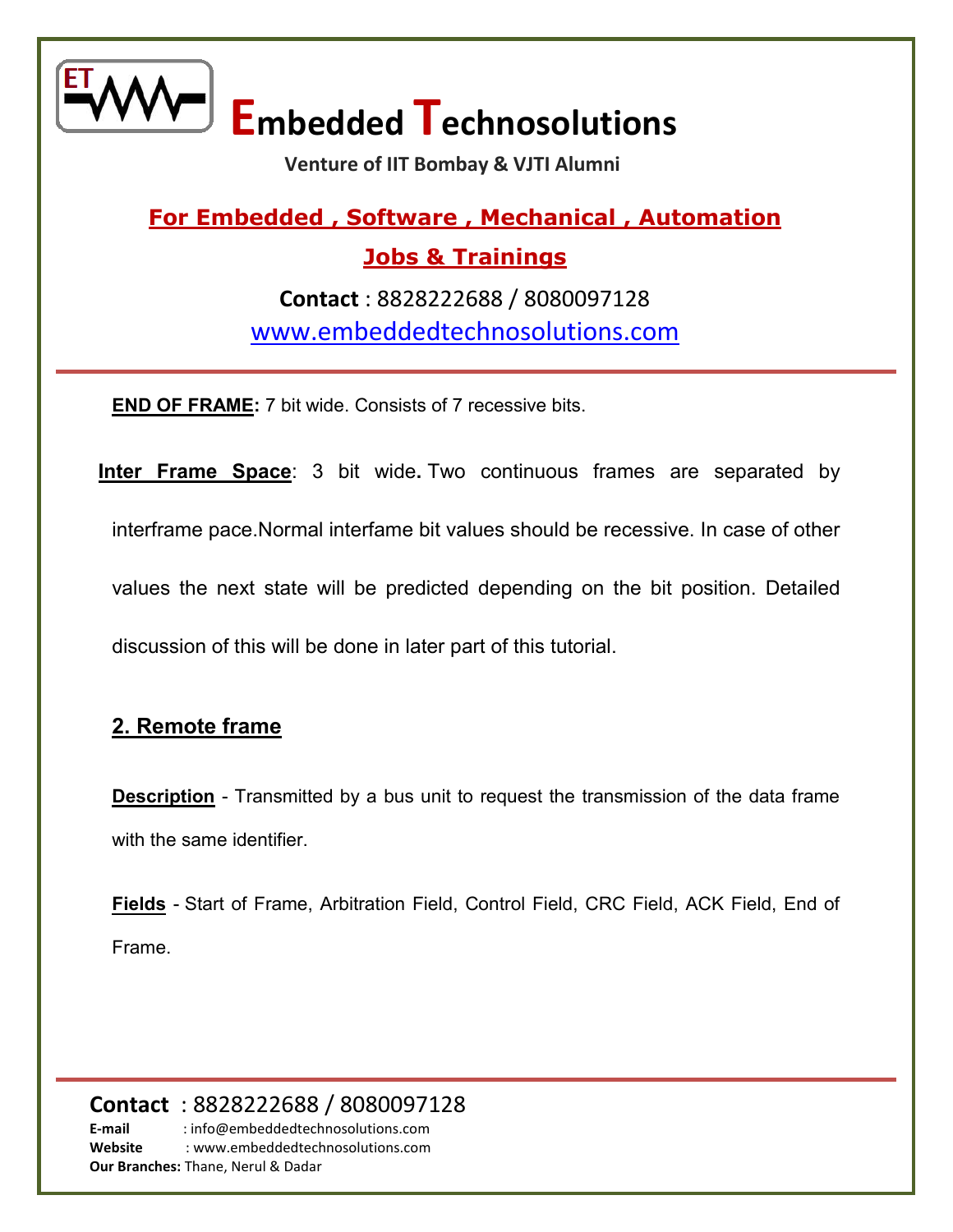

 **Venture of IIT Bombay & VJTI Alumni** 

#### **For Embedded , Software , Mechanical , Automation**

#### **Jobs & Trainings**

#### **Contact** : 8828222688 / 8080097128 [www.embeddedtechnosolutions.com](http://www.embeddedtechnosolutions.com/)

#### **Format**

| <b>Bits:</b> |            | 11/29                      | 6 |             | 16    | 0          |            |
|--------------|------------|----------------------------|---|-------------|-------|------------|------------|
|              | <b>SOF</b> | <b>Arbitration</b> Control |   | field   CRC |       | <b>ACK</b> | <b>EOF</b> |
|              |            | field                      |   |             | field | field      |            |

Remote frame is similar to data frame except that it will not contain data field. And RTR bit is used to indicate the remote frame.

#### **3. Error frame**

**Description** - Any unit on detecting a error transmits an error frame.

**Fields** - Error flag and Error delimiter.

| <b>Bits:</b> |                   |                        |
|--------------|-------------------|------------------------|
|              | <b>Error flag</b> | <b>Error delimiter</b> |

#### **Contact** : 8828222688 / 8080097128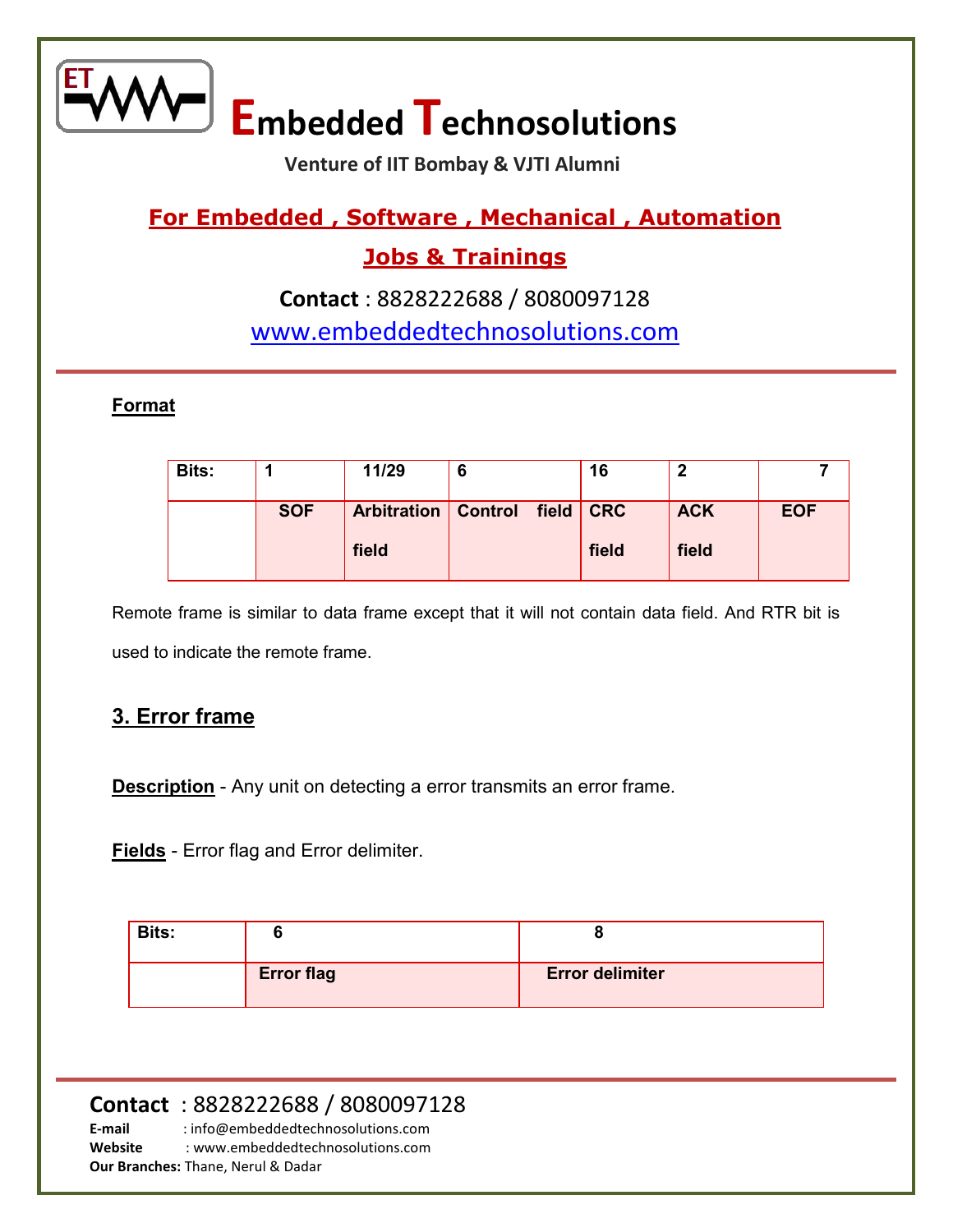

 **Venture of IIT Bombay & VJTI Alumni** 

### **For Embedded , Software , Mechanical , Automation**

#### **Jobs & Trainings**

**Contact** : 8828222688 / 8080097128 [www.embeddedtechnosolutions.com](http://www.embeddedtechnosolutions.com/) 

#### **Format**

As shown in above figure there will be two fields in error frame, error flag and error delimiter.

There are two types of error frames are there in CAN

1) Active error frame: Error flag -6 dominant bits.

2) Passive error frame. Error flag -6 recessive bits.

And in both the cases all the bits of error delimiter will be all recessive. Depending on the node internal error count register condition the respective type of error frame will be transmitted.

#### **Types of error**

There are five types of error are there in CAN and are listed below. And in case any one of these error is observed the error frame is transmitted.

**Contact** : 8828222688 / 8080097128 **E-mail** : info@embeddedtechnosolutions.com

**Website** : www.embeddedtechnosolutions.com **Our Branches:** Thane, Nerul & Dadar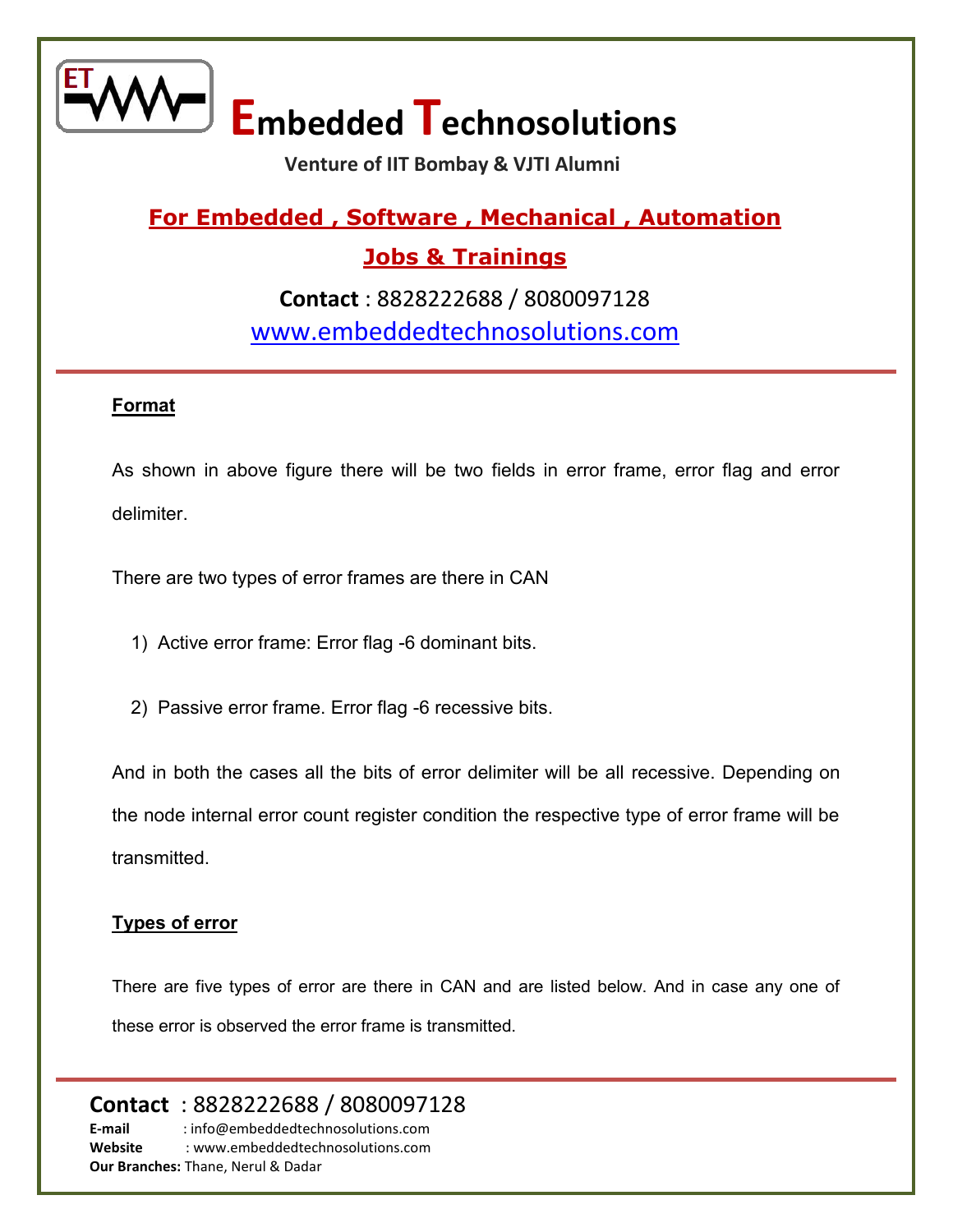

 **Venture of IIT Bombay & VJTI Alumni** 

### **For Embedded , Software , Mechanical , Automation Jobs & Trainings**

**Contact** : 8828222688 / 8080097128 [www.embeddedtechnosolutions.com](http://www.embeddedtechnosolutions.com/) 

- **Bit error**: During transmission the node transmits the bit at transmit time region and receives the bit at receive time and two bits are compared if they are not equal then that is considered as bit error.
- **Stuff error:** In a frame if continuous 5 recessive or dominant bits are transmitted, the sixth bit should be of opposite to that. While receiving if continuous 5 recessive or dominant bits are received then the next incoming bit is of same value that of previous then it will be considered as stuff error
- **CRC error**: While receiving data or remote frame the CRC value will be calculated and is compared with the received CRC values. In case of proper frame transmission both will be equal. Else that will be considered as CRC error and error frame will be transmitted.
- **Form error:** Form error will be related to the error in forming the frame. For e.g. delimiter (CRC, ACK) missing or improper end of frame, these conditions are taken as form error and immediately error frame is transmitted.
- **Acknowledgement error:** During the transmission of data or remote frame, in the ACKs flag field the transmitter will put recessive bit and expect dominant bit

**Contact** : 8828222688 / 8080097128 **E-mail** : info@embeddedtechnosolutions.com **Website** : www.embeddedtechnosolutions.com

**Our Branches:** Thane, Nerul & Dadar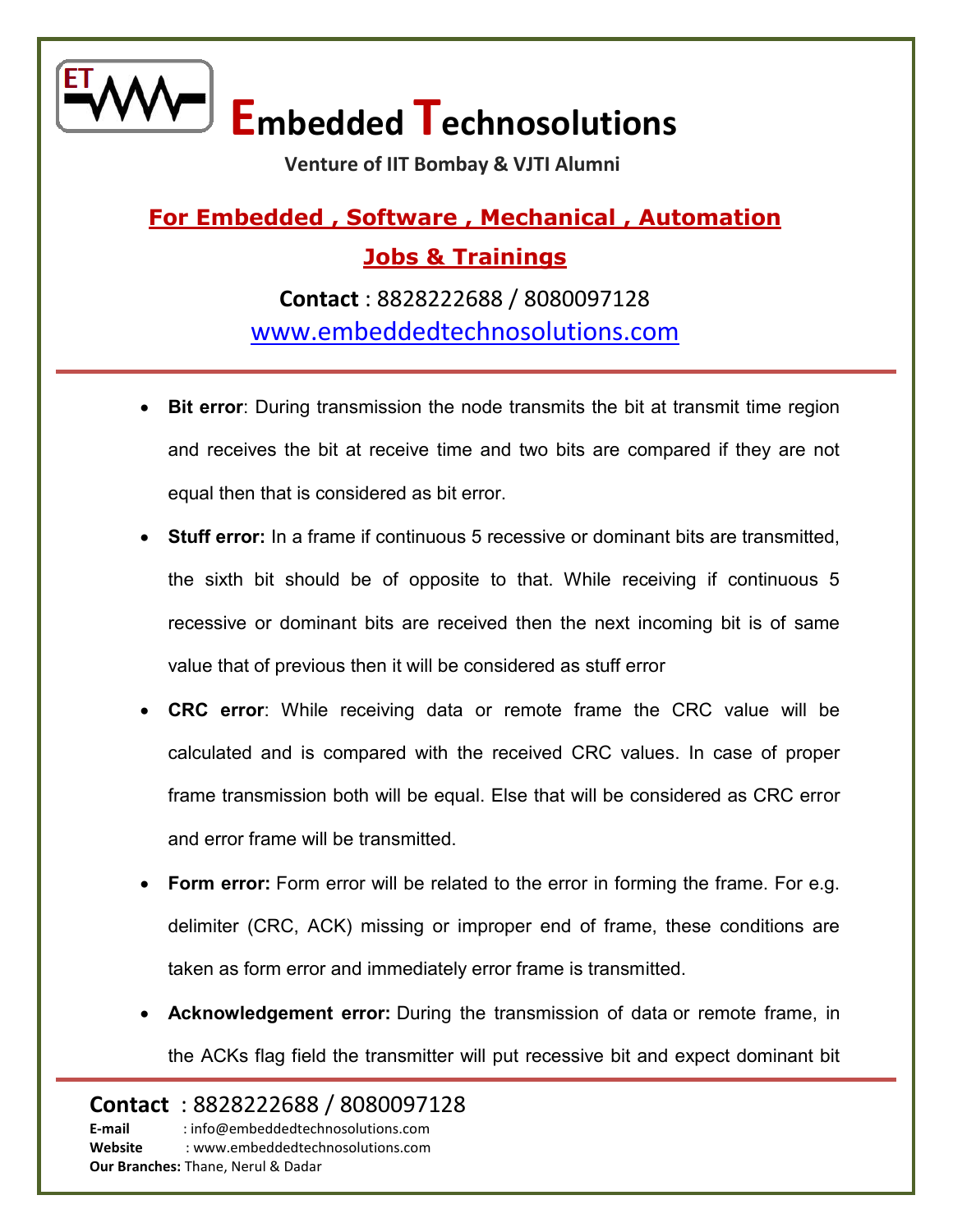

 **Venture of IIT Bombay & VJTI Alumni** 

### **For Embedded , Software , Mechanical , Automation Jobs & Trainings**

**Contact** : 8828222688 / 8080097128 [www.embeddedtechnosolutions.com](http://www.embeddedtechnosolutions.com/) 

from receive pin. If dominant bit is observed then that is considered as proper transmission. In other case it is acknowledgement error. The error frame is transmitted if acknowledgment error is observed.

Depending on node state the active error frame or passive error frame is transmitted. The error frame is transmitted immediately if error found is of type other than CRC error. And in case of CRC error the error frame will be transmitted immediate next bit of ACK delimiter.

#### **4. Overload frame**

**Description** - Detection of any one of overload condition make node to transmit overload frame.

**Fields** - Overload flag and Overload delimiter.

**Contact** : 8828222688 / 8080097128 **E-mail** : info@embeddedtechnosolutions.com

**Website** : www.embeddedtechnosolutions.com **Our Branches:** Thane, Nerul & Dadar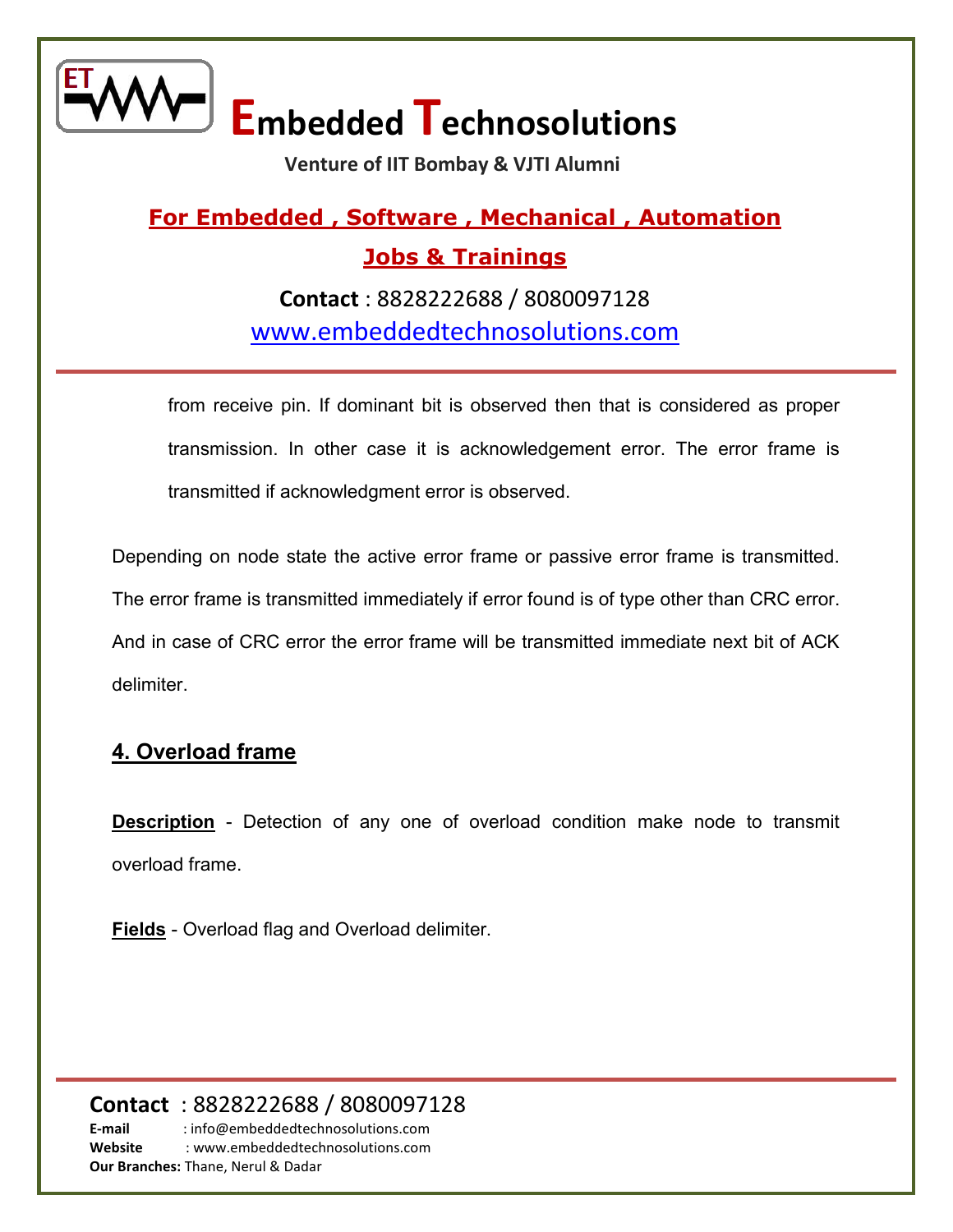

 **Venture of IIT Bombay & VJTI Alumni** 

#### **For Embedded , Software , Mechanical , Automation**

#### **Jobs & Trainings**

#### **Contact** : 8828222688 / 8080097128 [www.embeddedtechnosolutions.com](http://www.embeddedtechnosolutions.com/)

#### **Format**

| <b>Bits:</b> |                      |                           |
|--------------|----------------------|---------------------------|
|              | <b>Overload flag</b> | <b>Overload delimiter</b> |

As shown in above figure there will be two fields in overload frame, overload flag and overload delimiter.

#### **Contact** : 8828222688 / 8080097128